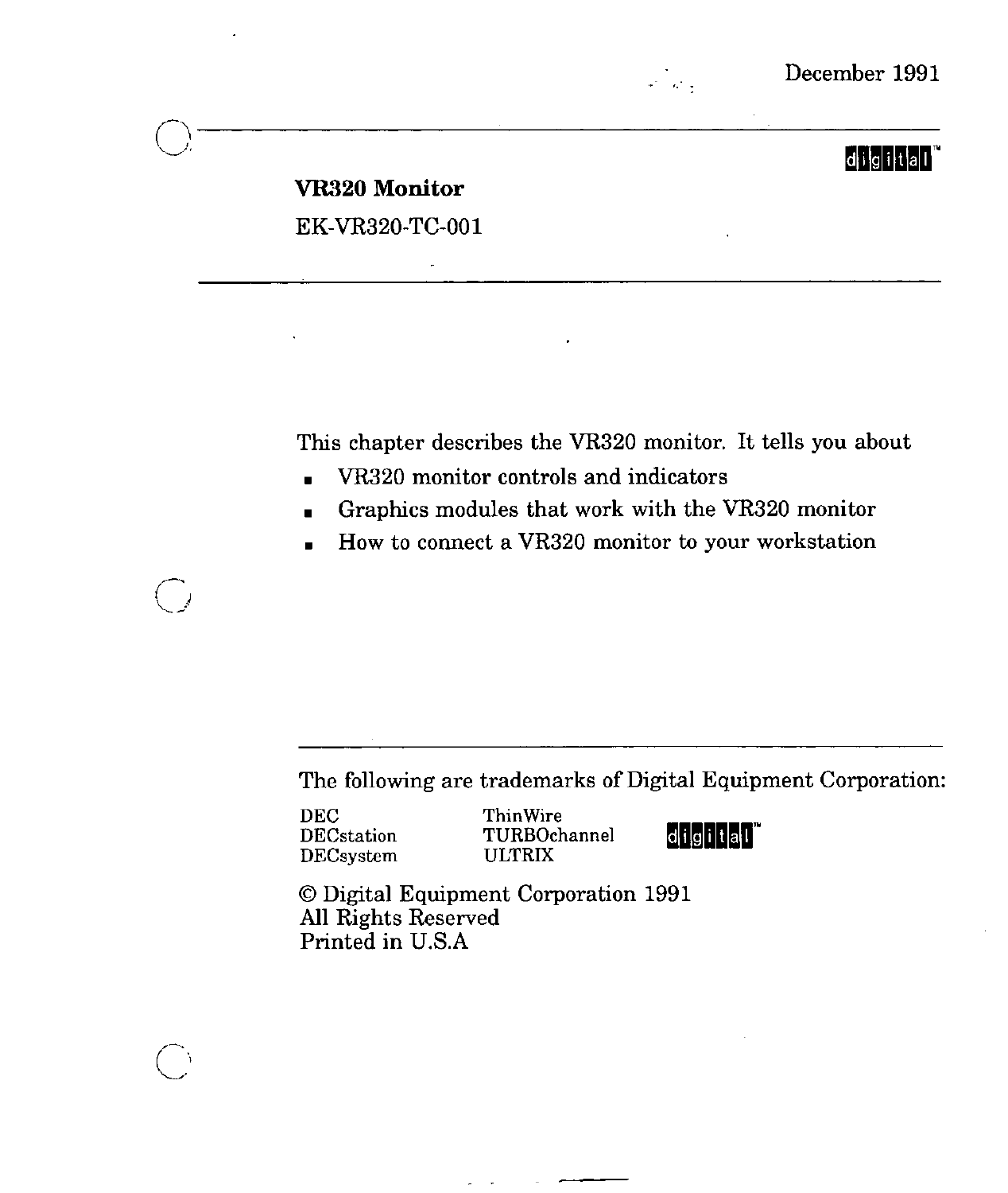## **VR320 Monitor Hardware**

 $\mathbf{I}$  $\vert$  $\vert$  $\vert$ I I  $\mathbf{I}$ 

The VR320 monitor is a 19-inch color monitor. There are two versions of the VR320 monitor, each of which operates a  $\bigcup$ different frequency.

- The VR320-CA monitor operates at 66 HZ.
- The VR320-DA monitor operates at 72 Hz.

The model number appears on the label on the back of the monitor.

Several controls and connectors on the VR320 monitor let you adjust the monitor and connect it to your workstation.

> $\overline{O}$ '

> $\bigcirc$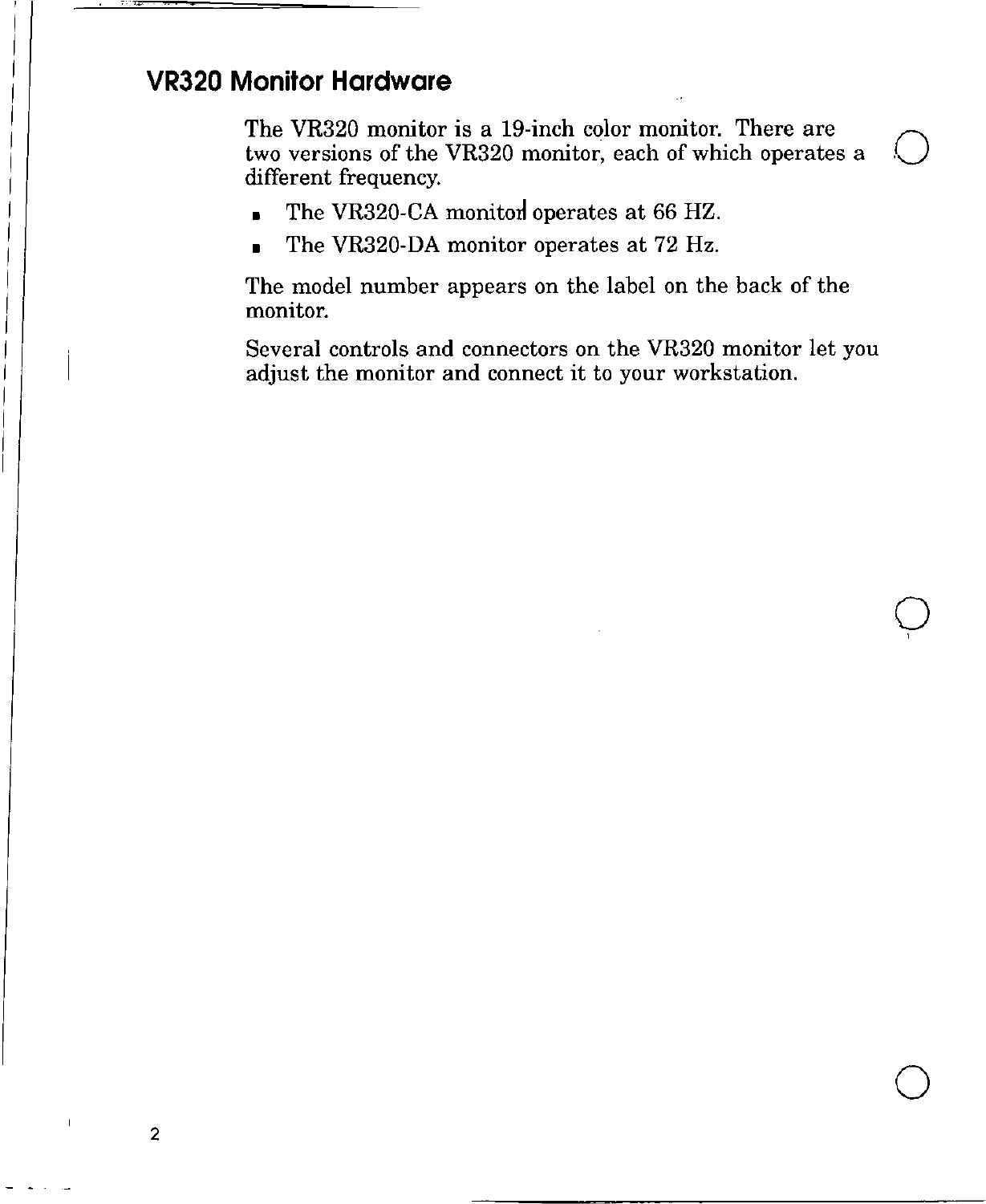

WSETU017

Figure l. VR320 monitor controls and connectors

 $-$ 

 $\bigcirc$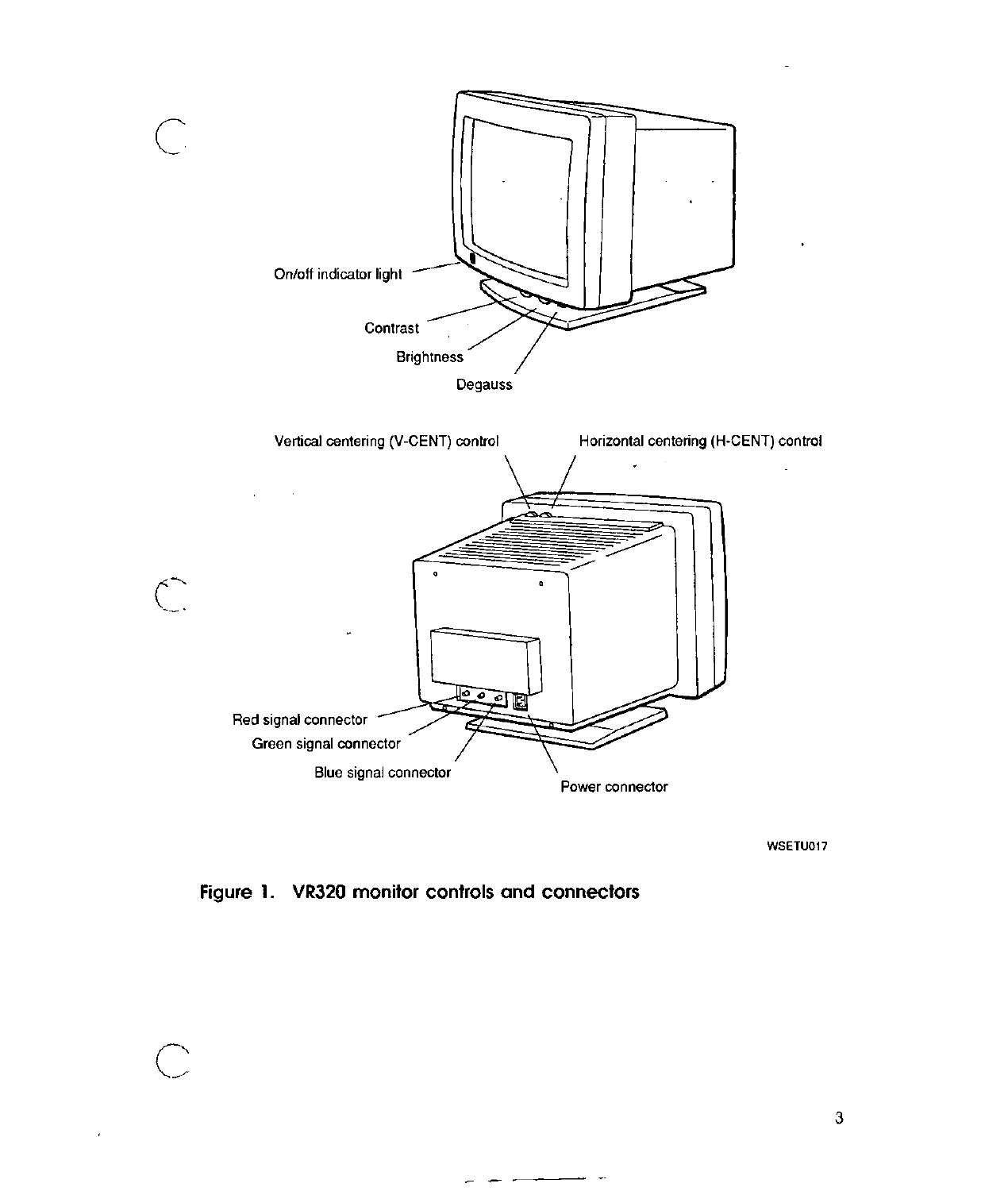Table 1 lists the purpose of each control and connector.

| llem                                     | <b>Function</b>                                                |
|------------------------------------------|----------------------------------------------------------------|
| Power indicator light                    | Glows green when the monitor is receiving<br>power             |
| Contrast control                         | Adjusts the contrast in the monitor display                    |
| Brightness control                       | Adjusts the brightness in the monitor<br>display               |
| Vertical centering (V-CENT)<br>control   | Moves the picture position upward or<br>downward on the screen |
| Horizontal centering (H-CENT)<br>control | Moves the picture position sideways on the<br>screen           |
| Degauss button                           | Clears color distortion caused by magnetic<br>interference     |
| RGB signal cable connectors              | Connects the video cable to the monitor                        |
| Power connector                          | Connects the power cord to the monitor                         |
| On/off switch                            | Turns the monitor on and off                                   |

 $\bigcirc$ 

 $\bigcirc$ 

Table 1. Controls and Connectors on the VR320 Monitor

4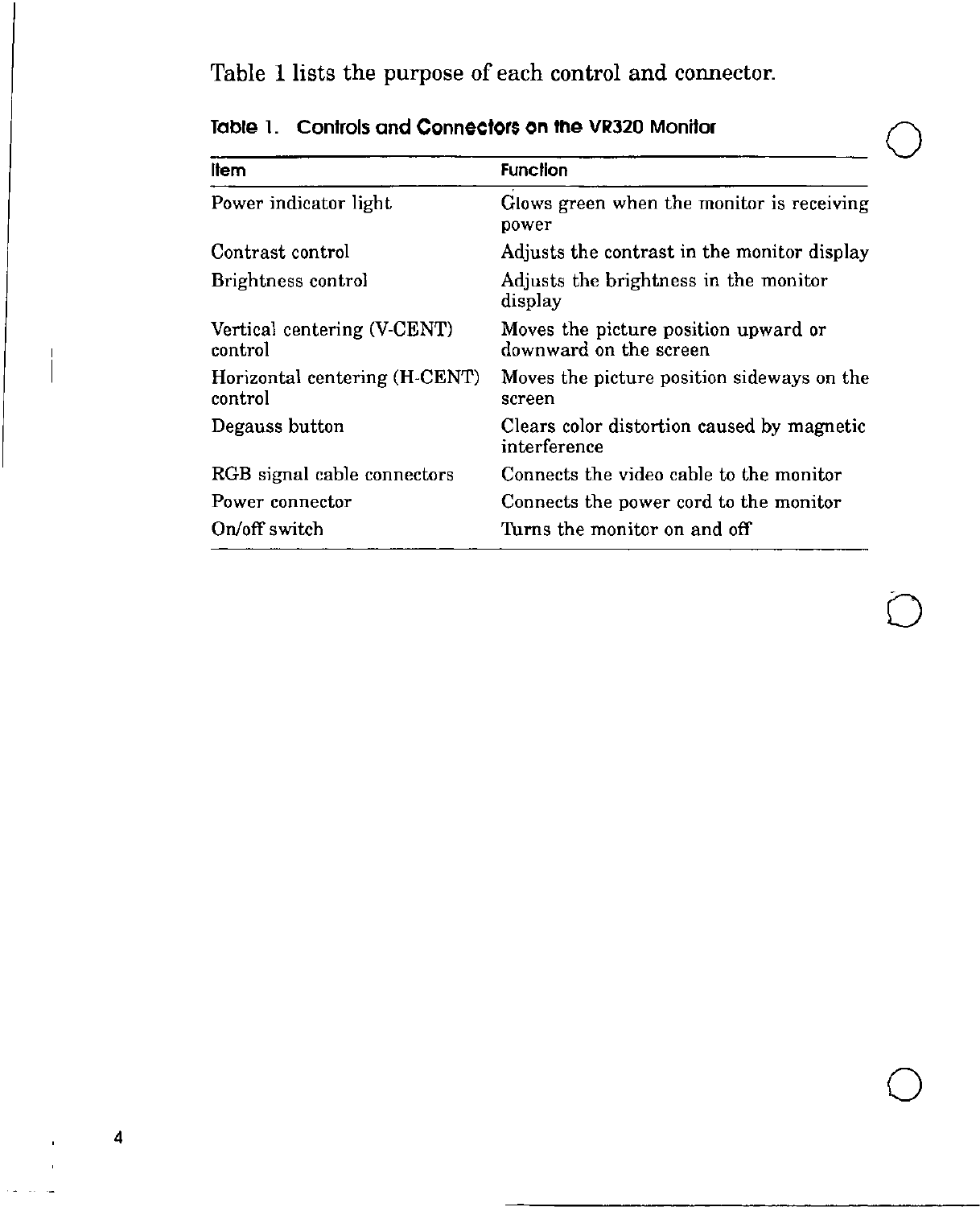## **Connecting the VR320 Monitor to a Graphics Module**

The 66-Hz VR320-CA monitor can display graphics generated by these TURBOchannel graphics modules:

- True color frame buffer module model type PMAG-JA
- Smart frame buffer module, model type PMAGB-BA
- 2D graphics accelerator module, model type PMAG-CA
- Low 3D graphics module, model type PMAG-DA
- Low 3D graphics plus module, model type PMAGB-DC
- Mid 3D graphics module, model type PMAG-EA
- Mid 3D graphics plus module, model type PMAGB-EC
- High 3D graphics module, model type PMAG-FA

The 72-Hz VR320-DA monitor can display graphics generated by these TURBOchannel graphics modules:

- True color frame buffer module, model type PMAGB-JA
- Smart frame buffer module types PMAGB-BA, PMAGB-BC, and PMAGB-BE
- Low 3D plus graphics module type PMAGB-DA
- Mid 3D plus graphics module type PMAGB-EA
- High 3D plus graphics module type PMAGB-FA

### **To Connect the VR320 Monitor to a Graphics Module**

- 1. Find the monitor cable that came with your shipment.
- **2.** Turn off the monitor. Then turn off the workstation or TURBOchannel extender that contains the graphics module to which you want to connect the monitor.
- **3.** Hold the 3-pin connector of the video cable so the widest part of the connector is on top.

Be sure to align the connector correctly. If the connector is upside down, the connectors for red and blue displays are reversed, and these colors become reversed on the monitor.

**4.** Firmly push the 3-pin cable connector into the graphics option module connector on the \_back of the system unit.

 $\frac{1}{2}$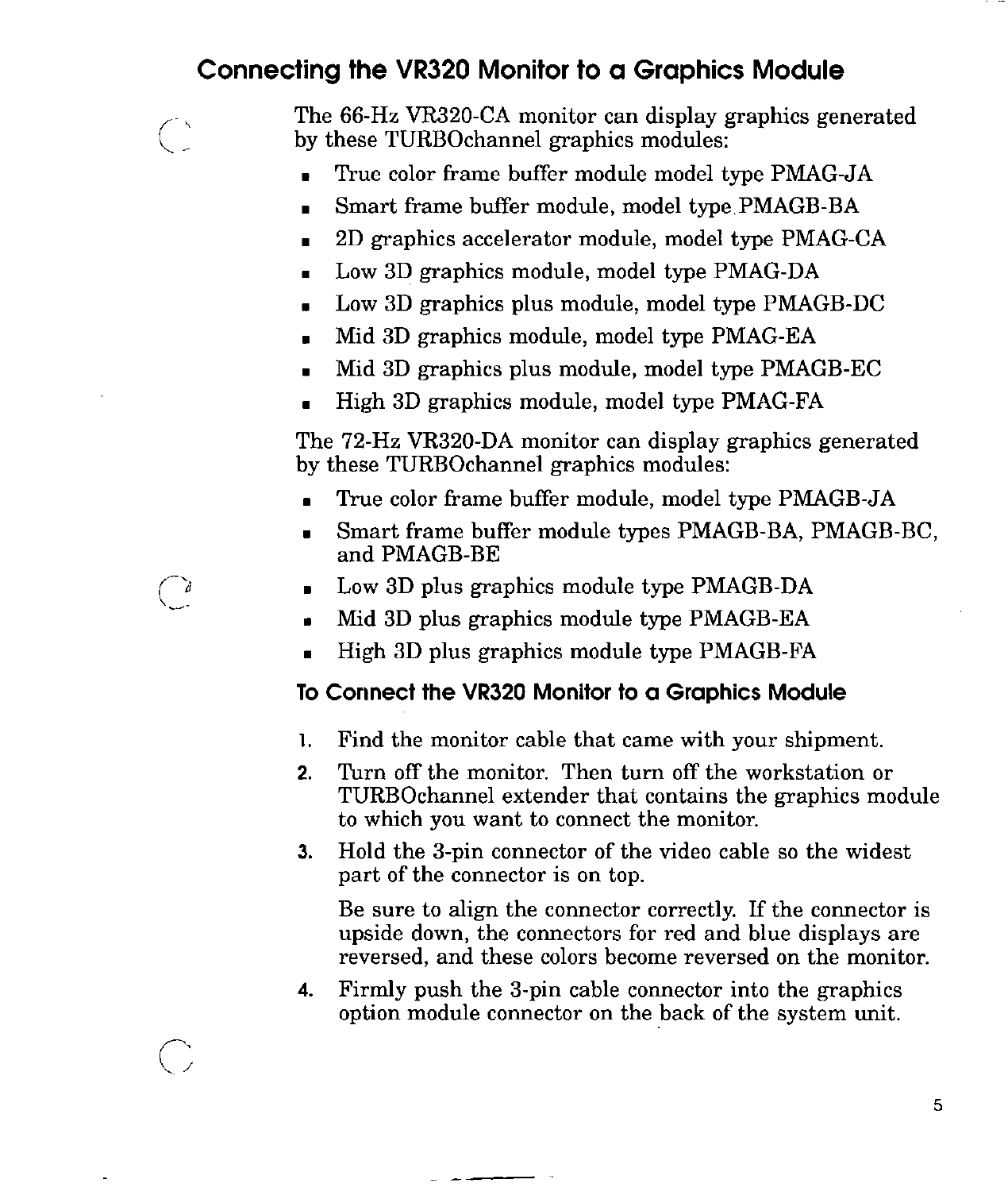- 5. Tighten the screws on the 3-pin connector to lock the connector in place.
- 6. Connect the red, green, and blue signal cables to the round connectors labeled R, G, and B on the monitor.
	- a. Align the slots on the collar of the red signal cable connector with the pins on the monitor connector labeled R.
	- b. Push the signal cable connector onto the monitor connector. Then twist the cable connector to the right to lock it.
	- c. Repeat steps a and b to connect the green and blue signal cables. Connect the green signal cable to the monitor connector labeled G. Then connect the blue signal cable to the monitor connector labeled B.

 $\bigcirc$ 

 $\bigcirc$ 

6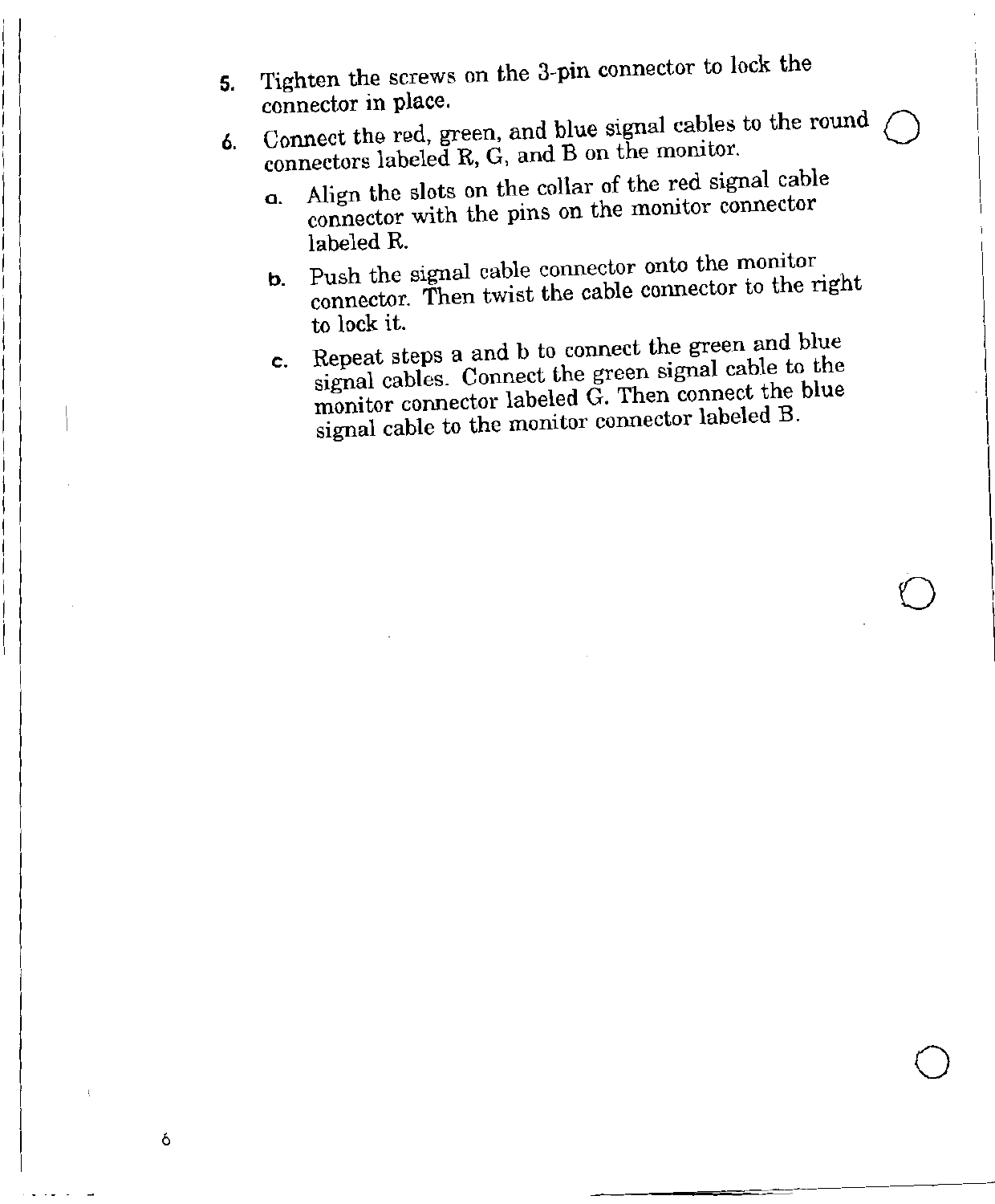

WSETU040

**Figure 2. Connecting the VR320 monitor to a graphics module** 

 $\overline{\phantom{a}}$